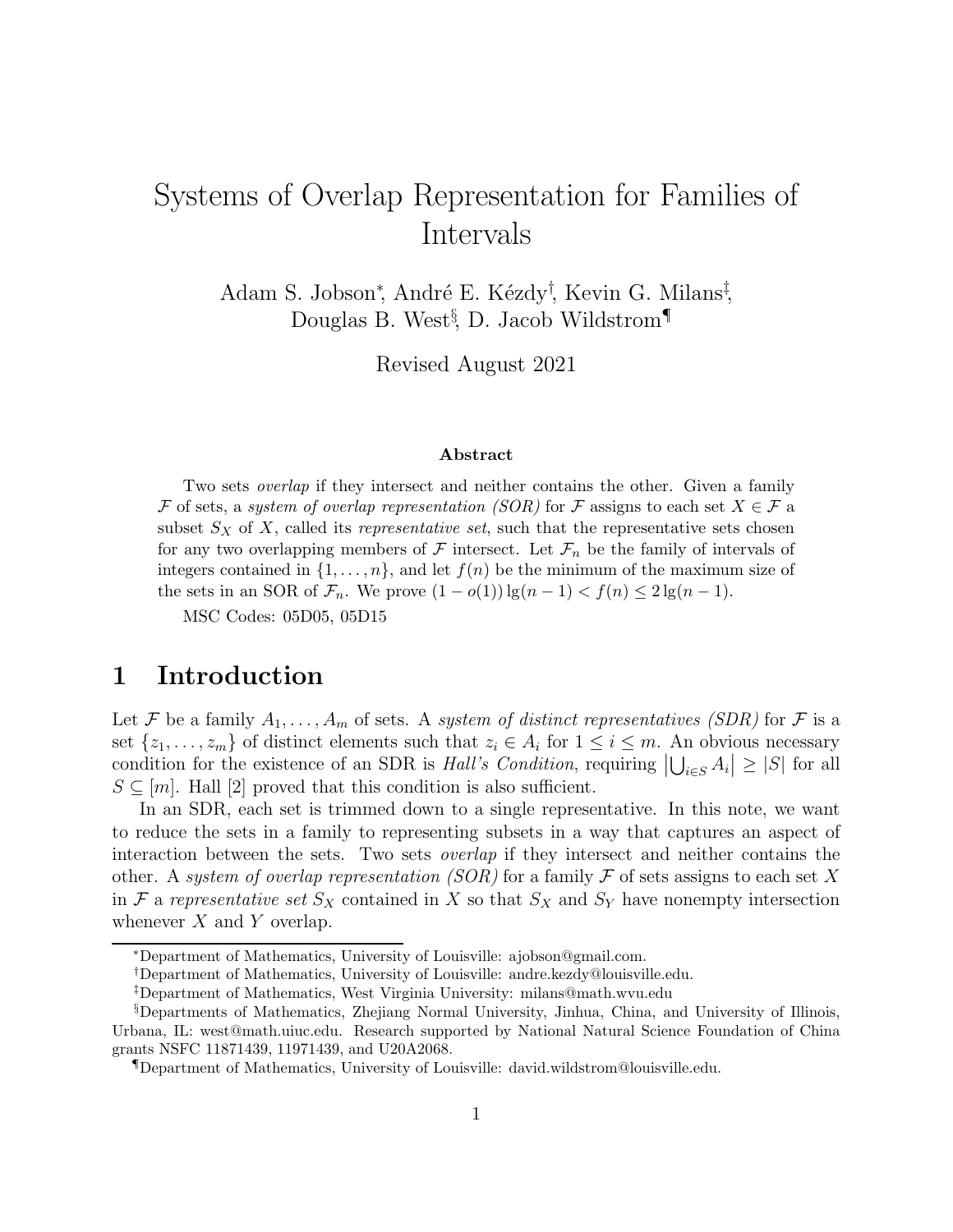The sets in an SDR are small, just size 1. Similarly, we seek SORs with small representative sets. This could be useful when sets are expensive to access and we need to study the interactions between one set in the family and the sets with which it overlaps by treating common members. It should be noted that an SOR does not encode the overlap relation, in the sense that  $S_X$  and  $S_Y$  may also intersect when  $X \subseteq Y$ .

Motivation for studying SORs comes from the data visualization community. In order to design efficient representations of set-based data arising in application areas, this community has studied modified Euler diagrams (see, for example, [1, 5]). As described in [5], the term "Euler diagram" is used for "graphical representations that depict sets and their intersections. In an Euler diagram, a set is a region of the plane bounded by a curve and intersections between sets are depicted through overlaps between these regions".

Systems of overlap representation offer a compact alternative to visualize families of intervals where containments are forbidden. Such diagrams may be particularly valuable to display, preview, or survey large catalogues of interval-based data using only a small number of feature-rich samples. Such data can arise from text, time-series, electrocardiograms, or other settings involving location along a single dimension. Algorithms seeking pertinent data often sample data sets looking for exemplars (particular data points exhibiting desirable features). For example, in [3] the problem of detecting anomalies in time-series data in various applications is considered. Carefully arranged exemplars would speed such searches. An SOR that lists exemplars using a logarithmic number of samples could efficiently guide such searches. Data visualization becomes more important as data sets grow and machines must communicate with humans about them.

When  $\mathcal{F}' \subseteq \mathcal{F}$  and  $\mathcal{G}$  is an SOR of  $\mathcal{F}$ , the family  $\mathcal{G}'$  consisting of  $\{S_X \in \mathcal{G} : X \in \mathcal{F}'\}$  is an SOR of  $\mathcal{F}'$ . Therefore, to understand how big the sets in an SOR might need to be, it makes sense to study the extremal problem when  $\mathcal F$  has many sets on a fixed ground set. We consider families of integer intervals.

Given integers a and b with  $a \leq b$ , let  $[a, b]$  denote  $\{i \in \mathbb{Z} : a \leq i \leq b\}$ . Let  $\mathcal{F}_n$  denote the family of intervals [a, b] such that  $1 \le a \le b \le n$ . Let  $f(n)$  be the minimum of the maximum size of the sets in an SOR of  $\mathcal{F}_n$ . We determine  $f(n)$  asymptotically within a factor of 2, proving

$$
(1 - o(1)) \lg n \le f(n) \le 2 \lg(n - 1),
$$

where lg denotes the base-2 logarithm.

The problem of determining  $f(n)$  can be expressed as an integer linear program. First we express it using a quadratic program. Introduce variables  $x_{I,r}$  for all  $r \in I \in \mathcal{F}_n$ , with  $x_{I,r}$  being the 0, 1-indicator variable for  $r \in S_I$ . With  $x_{I,r} \in \{0,1\}$ , we then seek to minimize z such that  $\sum_{r \in I \cap J} x_{I,r} x_{J,r} \ge 1$  when I and J overlap and  $\sum_{r \in I} x_{I,r} \le z$  for  $I \in \mathcal{F}_n$ .

The quadratic program can be converted to a linear program by a standard trick. For each  $r \in I \cap J$  with I and J overlapping, replace  $x_{I,r}x_{J,r}$  with an auxiliary 0, 1-variable  $w_{I,J,r}$ satisfying  $w_{I,J,r} \leq x_{I,r}$ ,  $w_{I,J,r} \leq x_{J,r}$ , and  $x_{I,r} + x_{J,r} \leq 1 + w_{I,J,r}$ . The linear program has confirmed  $f(n) = \lfloor \lg(n-1) \rfloor$  for  $2 \le n \le 18$ , but the asymptotic behavior remains open.

**Question 1.** What is the asymptotic behavior of  $f(n)$ ?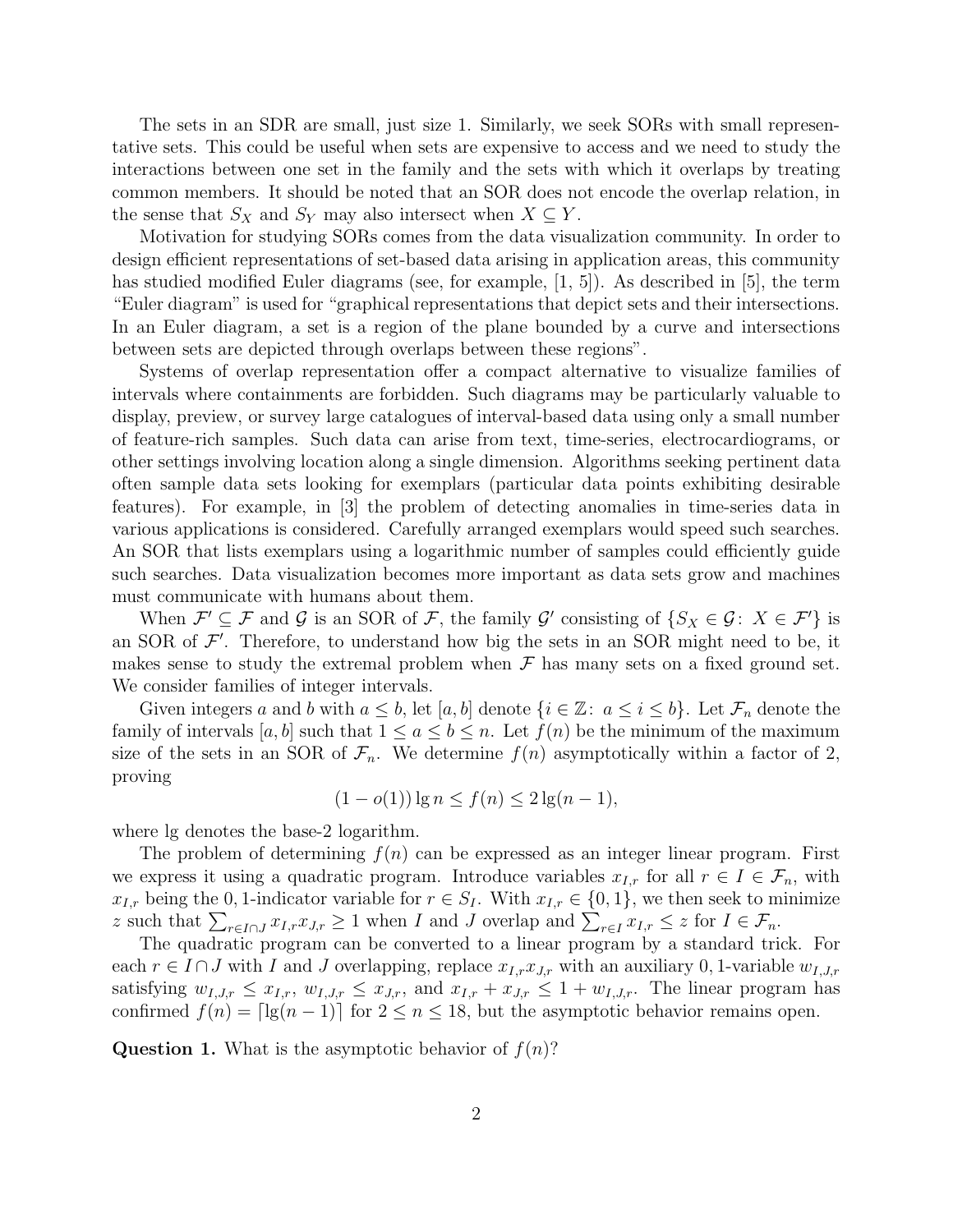### 2 Powers of 2 and the Upper Bound

Our proof of the upper bound on  $f(n)$  uses a number-theoretic property that has other applications, which we will mention after the proof.

**Theorem 1.** For n a positive integer,  $f(n) \leq 2 \lg(n-1)$ .

*Proof.* Consider an interval [a, b] in  $\mathcal{F}_n$ . We specify a representative set  $S_{a,b}$  for the interval [a, b]. For each k with  $0 \leq k \leq |\lg(n-1)|$  such that  $2^k$  divides some number in [a, b], we include in  $S_{a,b}$  the smallest and largest numbers in [a, b] that are divisible by  $2^k$ . Note that when  $b = n$ , the values n is in  $S_{a,b}$  due to  $k = 0$ , so allowing  $k = \lg n$  would be redundant. When  $k = |\lg(n-1)|$  there can only be one value contributed by k, so  $|S_{a,b}| \leq 1+2\lg(n-1)$ . We first prove that this construction suffices, and then we show that the contribution to  $S_{a,b}$ using  $k = |\lg(n-1)|$  is not needed.

Given overlapping intervals [a, b] and [c, d] with  $a \leq c \leq b \leq d$ , let x be the largest power of 2 that divides some integer in  $[c, b]$ . If two consecutive multiples of x lie in  $[c, b]$ , then one of them is an even multiple of x, divisible by  $2x$ , which is a larger power of 2. Thus x divides exactly one number r in  $[c, b]$ . This makes r the least multiple of x in  $[c, d]$  and the greatest multiple of x in [a, b]. Hence  $r \in S_{a,b} \cap S_{c,d}$ , and the representative sets form an SOR.

Finally, let  $k = \lfloor \lg(n-1) \rfloor$ , and suppose that  $2^k$  is the only element of  $[a, b] \cap [c, d]$ . If there is no instance of this, then we can discard the contribution due to  $k$  from each representative set. If  $2^k$  is not contributed to the intersection by  $2^{k-1}$ , then one of the intervals contains  $[2^{k-1}, 3 \cdot 2^{k-1}]$ . Since the intervals overlap, the other interval also contains  $2^{k-1}$  or  $3 \cdot 2^{k-1}$  (since it contains  $2^k$ ) Now, since  $4 \cdot 2^{k-1} > n$ , that value lies in  $S_{a,b} \cap S_{c,d}$ .

Note that the representative set for an interval  $[a, b]$  given in the proof of Theorem 1 is the same for all n with  $n \geq b$ . This may explain why the upper bound is not sharper.

In the proof, we used the fact that the largest power of 2 that divides some integer in an interval  $[c, b]$  divides only one number in that interval. This property also yields a short proof that a nontrivial difference between two harmonic numbers cannot be an integer. The harmonic number  $H_n$  is  $\sum_{i=1}^n 1/i$ . Theisinger [6] proved that  $H_n$  is not an integer when  $n > 1$ , and Kürschák [4] gave a proof using the property stated here. The same technique proves the claim more generally for differences of harmonic numbers.

If the difference  $H_n - H_m$  is an integer k, then  $\sum_{i=m+1}^n n!/i = n!k$ . Let  $2^s$  be the highest power of 2 dividing a number in the interval  $[m+1, n]$ , and let  $2<sup>t</sup>$  be the highest power of 2 dividing n!. Since 2<sup>*s*</sup> divides only one number in the interval,  $2^{t-s+1}$  divides all but one term on the left, and hence it does not divide n!k. Since  $2<sup>t</sup>$  does divide n!k, we conclude  $s = 0$ , and hence  $m = n - 1$ . The interval is a single odd integer, so  $n = 1$ .

### 3 The Lower Bound

We prove a lower bound on  $f(n)$  in terms of a parameter s. The special case  $s = 1$  yields a simple argument for a lower bound of  $(1/2) \lg n$ , but setting  $s = \lg n \lg n$  improves the lower bound by an asymptotic factor of 2.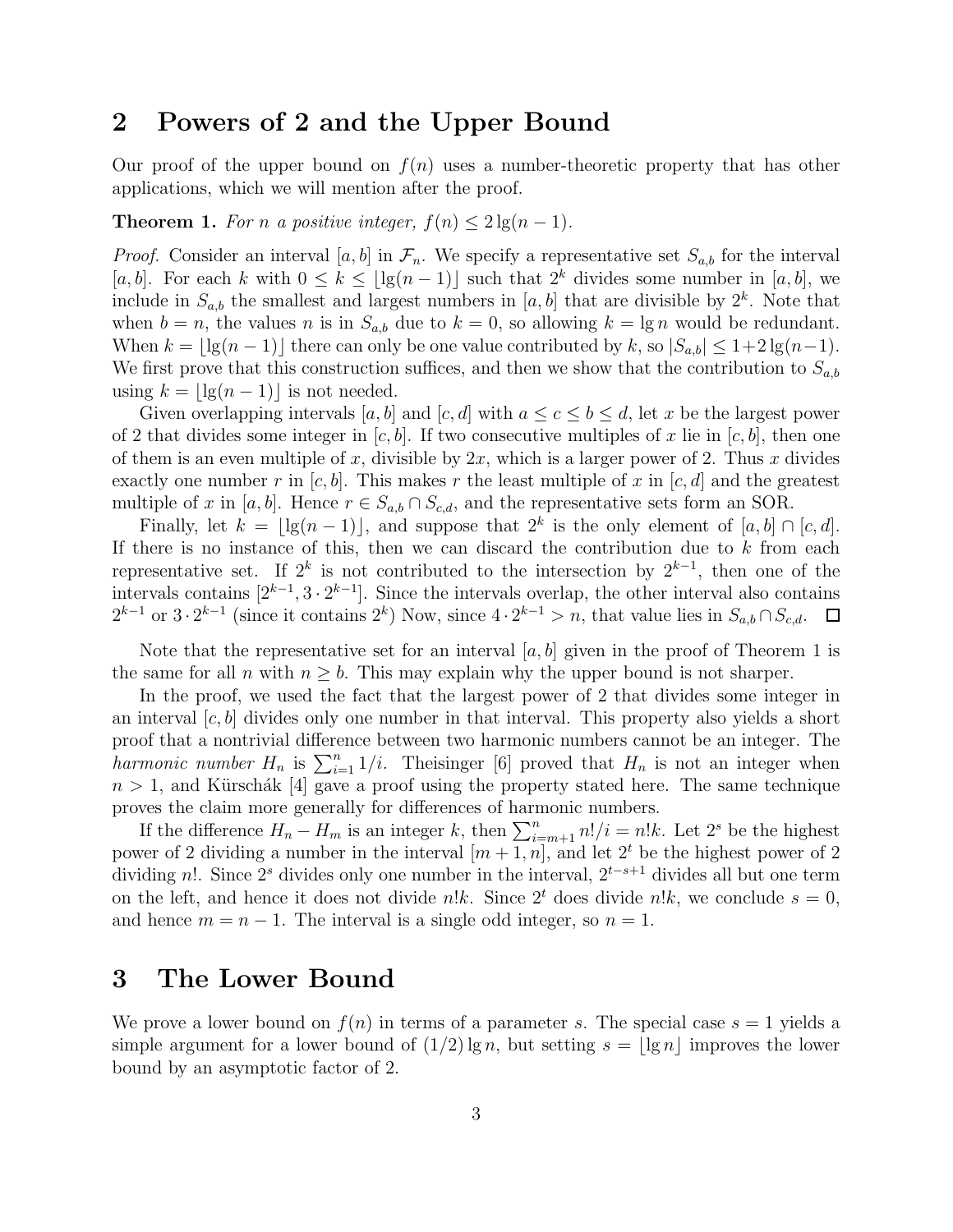#### **Theorem 2.** For n a positive integer,  $f(n) > (1 - o(1)) \lg n$ .

*Proof.* Due to the monotonicity of f, it suffices to prove this lower bound for infinitely many values of n. We will let  $s = | \lg n |$  and assume that n is a multiple of s (essentially, we are proving the lower bound by considering intervals up to the greatest multiple of s bounded by *n*). Let  $m = n/s$ .

Partition [n] into s subintervals of length m; call them  $X_1, \ldots, X_s$ . (That is,  $X_i =$  $[(i-1)m+1, im]$  for  $1 \leq i \leq s$ . For  $1 \leq i \leq s-1$ , let  $A_i$  be the family of intervals contained in  $X_i \cup X_{i+1}$  that have the same number of elements from  $X_i$  and  $X_{i+1}$ . (That is,  $A_i = \{[im - j, im + 1 + j]: 0 \le j \le m - 1\}$ , with left endpoint in  $X_i$  and right endpoint in  $X_{i+1}$ .) Let  $A_0$  consist of the subintervals of  $X_1$  that contain the element 1, and let  $A_s$  consist of the subintervals of  $X_s$  that contain the element n. Note that  $|A_i| = m$  for  $0 \le i \le s$ .

Let  $\mathcal{F} = \bigcup_{i=0}^s A_i$ , so  $|\mathcal{F}| = (s+1)m$ . It suffices to show that every SOR for  $\mathcal{F}$  contains some representative set of size at least  $\frac{s}{s+1} \lg m$ . Since  $\frac{s}{s+1} \geq -1 + \lg n \lg n$ , this yields  $f(n) \geq (1 - 1/\lg n)(\lg n - \lg \lg n)$ . Given an SOR for F, for  $1 \leq i \leq s$  let  $T_i = \{(I, r): I \in$  $A_{i-1} \cup A_i$  and  $r \in X_i \cap S_I$ . We obtain a lower bound on  $|T_i|$  and then divide by  $|\mathcal{F}|$  to obtain a lower bound on  $f(n)$ .

Call the elements 1 and *n* the "trivial" endpoints. Given  $(I, r) \in T_i$ , there is a unique nontrivial endpoint of I contained in  $X_i$ ; call this value p when i is specified. Group the members  $(I, r)$  of  $T_i$  according to the logarithm of  $|r - p|$ . In particular, for  $j \ge 1$  let  $T_{i,j}$  be the subset of  $T_i$  consisting of all pairs  $(I, r)$  such that  $2^{j-1} \leq |r-p| \leq 2^j - 1$ . Let  $T_{i,0}$  be the set of pairs  $(I, r) \in T_i$  such that r itself is the nontrivial endpoint of I in  $X_i$ .

For  $I \in A_i$  with  $i \geq 1$ , there is an interval  $I' \in A_{i-1}$  that intersects I precisely at its lower endpoint. Similarly, when  $i < s$ , some interval  $I'$  in  $A_{i+1}$  intersects I precisely at its upper endpoint. The intervals I and I' overlap (if neither is  $\{1\}$  or  $\{n\}$ ). Thus every interval in  $A_i$  must have its nontrivial endpoints in its representative set. Each element of  $[n] - \{1, n\}$ is a nontrivial endpoint for two intervals in  $\mathcal{F}$ , and 1 and n are never nontrivial endpoints. Hence  $|\bigcup_{i=1}^{s} T_{i,0}| = 2(n-2)$ .

Let  $k = \lfloor \lg m \rfloor$ . We claim  $|T_{i,j}| \ge m - 2^j - 1$  for  $1 \le j \le k$ . Since  $|X_i| = m$ , there are  $m-2^j-1$  subintervals of  $X_i$  having size  $2^j$  that are disjoint from  $\{\min X_i, \max X_i\}$ . For each such subinterval [a, b], we next obtain a member of  $T_{i,j}$ . The interval  $I \in A_{i-1}$  ending at b and the interval  $I' \in A_i$  starting at a overlap and have intersection [a, b]. Hence some point  $r \in [a, b]$  is in both  $S_I$  and  $S_{I'}$ . The interval  $[a, b]$  has  $2<sup>j</sup>$  elements. If r is in the lower half, then its distance from b is at least  $2^{j-1}$  and is less than  $2^j$ , putting  $(I, r)$  into  $T_{i,j}$ . Otherwise, the same reasoning puts  $(I', r)$  into  $T_{i,j}$ . This completes the proof of the lower bound on  $|T_{i,j}|$ .